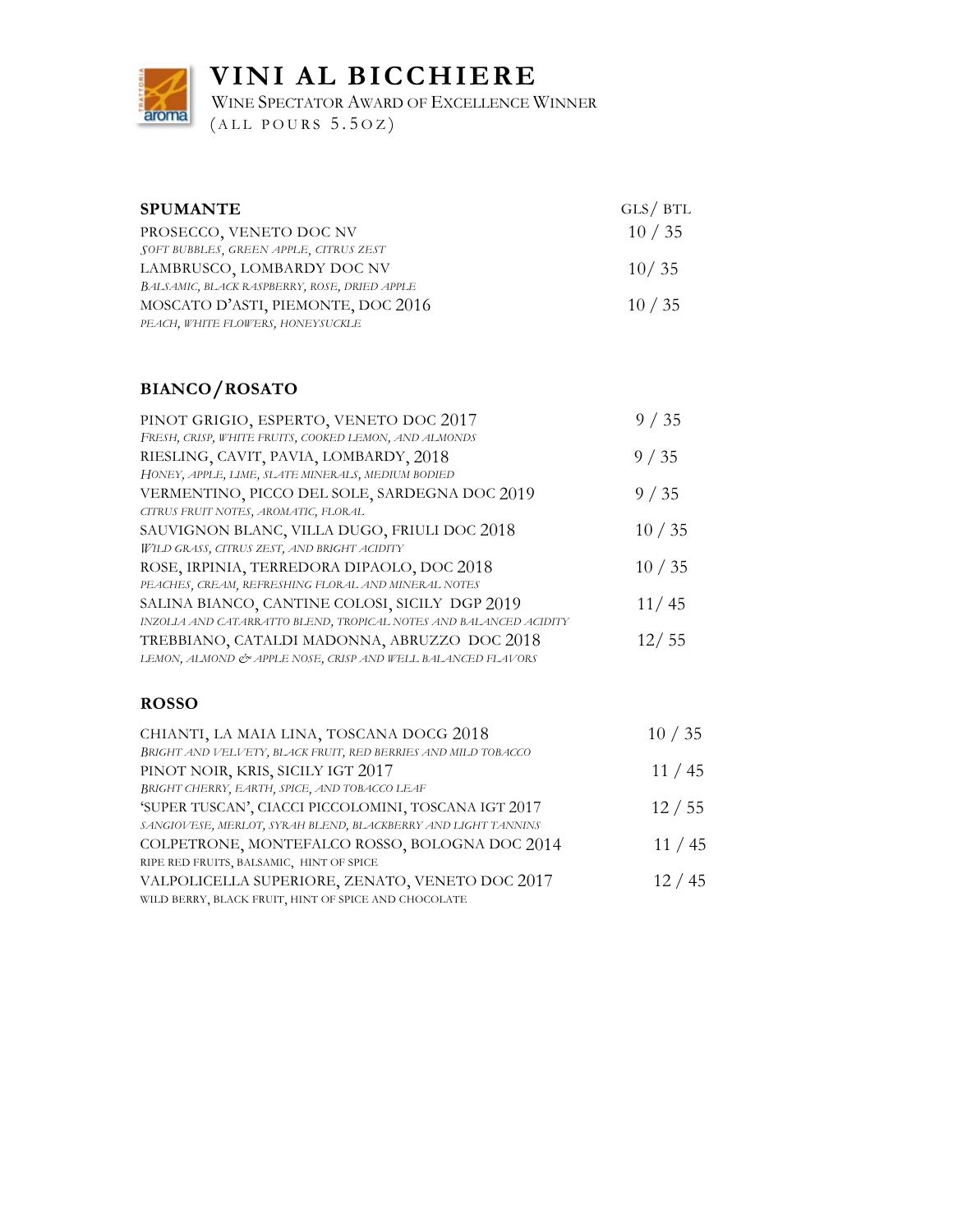### BIRRA

#### **INTERNATIONAL**

| HEINEKEN, AMSTERDAM                                                  |     |
|----------------------------------------------------------------------|-----|
| Crisp and clean with slight hopped bitterness and malt 5%            |     |
| STELLA ARTOIS, LUEVEN, BELGIUM                                       |     |
| Slightly bitter hoppiness with light malt 5.2%                       |     |
| AMSTEL LIGHT, AMSTERDAM, HOLLAND                                     |     |
| Light lager with citrus, slight malt, and grain 3.5%                 |     |
| MURPHYS STOUT, CORK, IRELAND                                         | 5.5 |
| Sweet roasted coffee and malts, dark chocolate, and marshmallow 4.0% |     |
| LABATT BLUE LIGHT, LONDON, ON                                        |     |
| Canadian pilsner 4%                                                  |     |
| MICHELOB ULTRA, , SAINT LOUIS, MO                                    |     |
| LIGHT PILSNER 4.2%                                                   |     |

#### **AMERICAN CRAFT**

| OMISSION, LAGER, PORTLAND, OR                                                     | 5   |
|-----------------------------------------------------------------------------------|-----|
| GF: Crisp, clean, and refreshing gluten-free lager 4.6%                           | 5   |
| CIDER, NINE PIN, ALBANY, NY                                                       |     |
| GF: Clean, crisp, and delicious 6.7%                                              |     |
| <b>HENNIPEN</b>                                                                   |     |
| Farmhouse Ale, ginger, spice, citrus 7.7%                                         |     |
| TROEGS, "DREAMWEAVER", HERSEY, PA                                                 | 6   |
| Unfiltered Belgium wheat with stone fruit, spice, and fresh banana 4.8%           |     |
| LORD HOBO, "BOOM SAUCE", WOBURN, MA (16OZ.)                                       | 9   |
| Fresh grapefruit, juicy fruit, clove, and pine                                    |     |
| BELL'S, TWO HEARTED ALE, KALAMAZOO, MI (16OZ)                                     | 8   |
| American IPA, malts and enormous hop additions give this beer a crisp finish 7.0% |     |
| SIX POINTS, BENGALI TIGER IPA, BROOKLYN, NY                                       | 7   |
| Refreshing malts, pine, slight bitterness and citrus 6.4%                         |     |
| CIDER, EARL GREY NINE PIN, ALBANY, NY                                             | 9   |
| GF Semi-sweet smoth sparkling cider, mild herbal taste. 6.7%                      | 8   |
| DOGFISHHEAD, 90 MIN, MILTON DE                                                    |     |
| "Perhaps the best IPA in America" - Esquire Magazine                              |     |
| LEFT HAND, MILK STOUT NITRO, LONGMONT, CO                                         | 7.5 |
| Dark chocolate, coffee and toasted oat 6.0%                                       |     |
| DRAFT~160Z.                                                                       |     |
| PERONI, NASTRO AZZURO, ITALY                                                      | 8   |
| Italy's top selling export lager. Fresh, crisp, clean 5.1%                        |     |
| SWIFTWATER, PORTER FOR A REASON, ENGLISH PORTER, ROCHESTER, NY                    | 8   |
| Roasted malt, light smoke, dark chocolate and coffee 5.5%                         |     |
| ALLAGASH, WHITE, PORTLAND, ME                                                     | 8   |
| Traditional Belgian wheat beer. hazy golden beer balance with subtle citrus 5.1%  |     |
| BIG DITCH, HAYBURNER, IPA, BUFFALO, NY                                            | 7   |
| Orange peel, melon, grapefruit, fresh hopped aroma 7%                             |     |
| SLOOP BREWING, JUICEBOMB, NEW ENGLAND IPA, E. FISHKILL, NY                        | 8   |
| Juicy an hazy IPA, low bitterness and citrusy American hops 6.5%                  |     |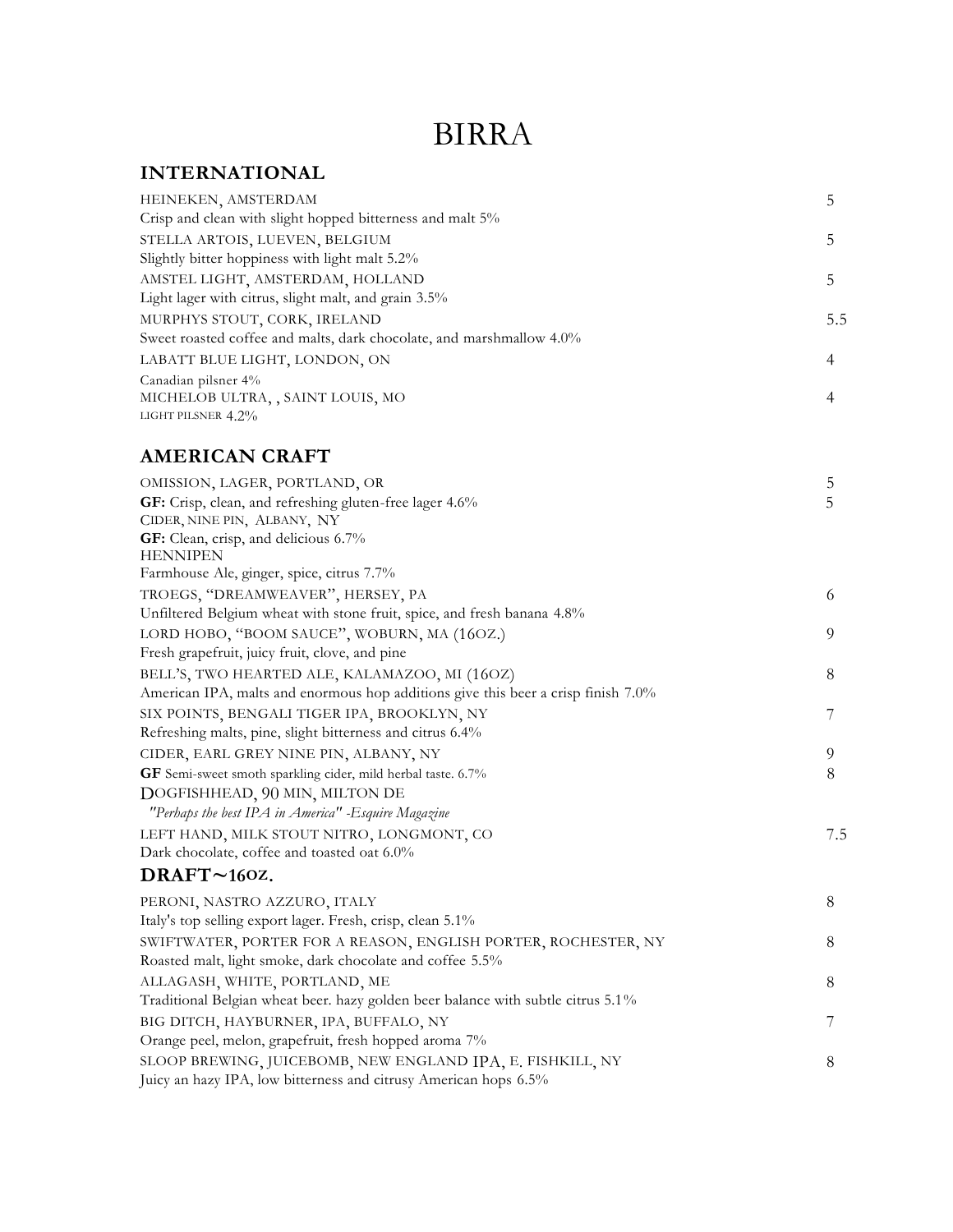# \$35 BOTTIGLIA DI VINO BIANCO

FRASCATI SUPERIORE, POGGIO VERDE, PALLAVICINI DOC 2018 *FLORAL AROMAS WITH NOTES OF CITRUS FRUIT* PINOT GRIGIO, BACARO, VENETO IGT 2018 *FRESH, CRISP, WHITE FRUITS, COOKED LEMON, AND ALMONDS* ROSE, CATALDI MADONNA, CERASUOLO D'ABRUZZO DOC 2017 *STRAWBERRY, MILD FRUIT, CRISP, AND REFRESHING* RIESLING, CAVIT, PAVIA, LOMBARDY, 2018 *HONEY, APPLE, LIME, SLATE MINERALS, MEDIUM BODIED* MOSCATO D'ASTI, PIEMONTE, DOC 2016 *PEACH, WHITE FLOWERS, HONEYSUCKLE* MANTONICO, STATTI, CALABRIA IGT 2014 *PEACH, HONEY, AND EXOTIC FRUIT WITH WELL-BALANCED ACIDITY* MONTONALE, MONTUNAL, LUGANA DOC 2017 *TROPICAL, PEACH AND WHITE FLOWER NOSE, PERFECT BALANCE AND PLEASANT MINERALITY* VERNACCIA, LA LASTRA, SAN GIMIGNANO, TOSCANA 2018 *FLORAL, CITRUS, AND MINERAL NOTES, FRESH AND PERSISTENT STRUCTURE* CHARDONNAY, MACULAN, VENETO IGT 2018 *SLIGHTLY FRUITY NOSE, HONEY, VANILLA, EXOTIC FRUIT* PROSECCO, VENETO DOC NV *SOFT BUBBLES, GREEN APPLE, CITRUS ZEST* VERMENTINO, PICCO DEL SOLE, SARDEGNA DOC 2019 *CITRUS FRUIT NOTES, AROMATIC, FLORAL* SAUVIGNON BLANC, VILLA DUGO, FRIULI DOC 2018 *WILD GRASS, CITRUS ZEST, AND BRIGHT ACIDITY*  ROSE, IRPINA, TERREDORA DIPAOLO, DOC 2018 *PEACHES, CREAM, REFRESHING FLORAL AND MINERAL NOTES*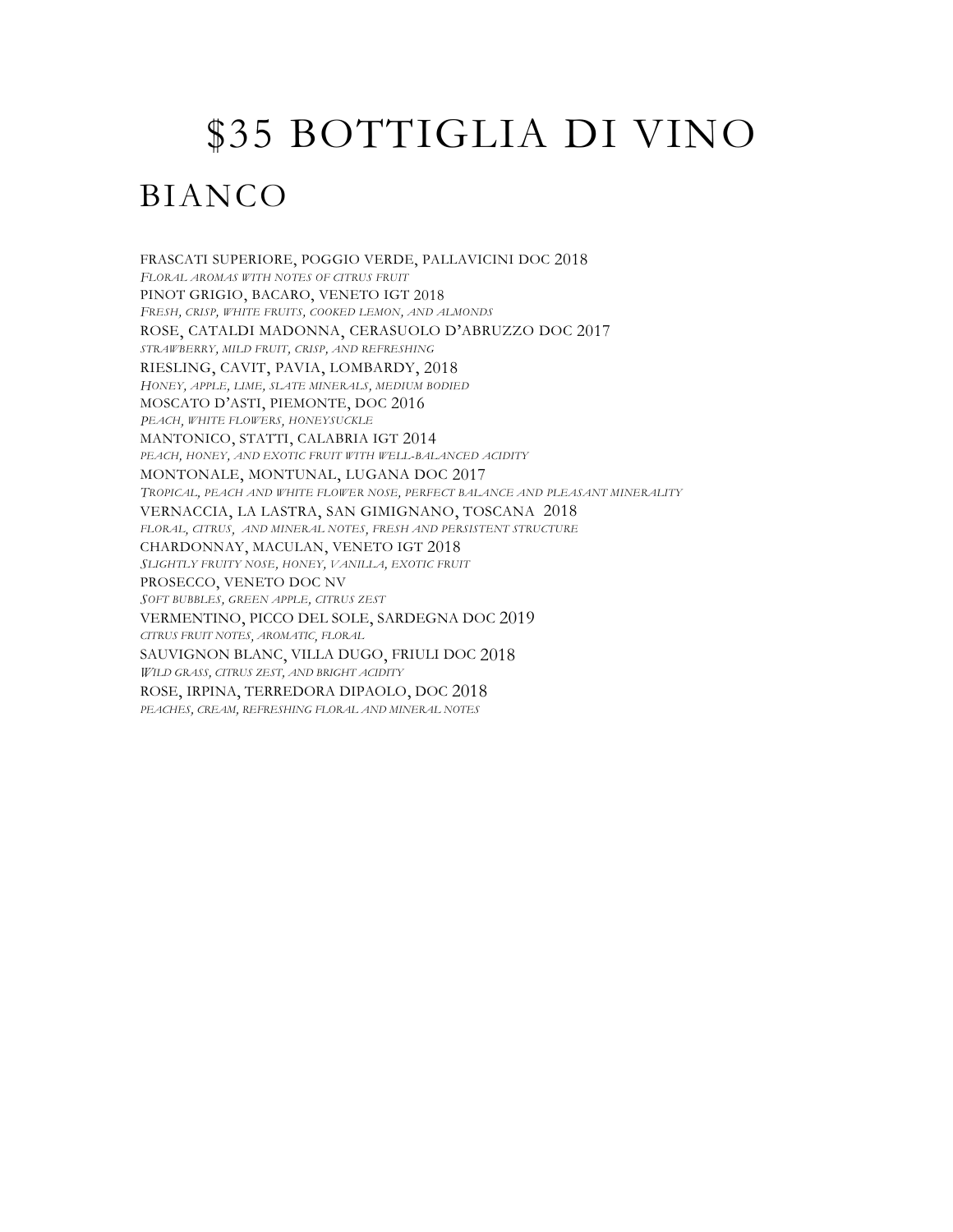# \$35 BOTTIGLIA DI VINO

### ROSSO

PINOT NOIR, LECHTHALER, TRENTINO, DOC 2017 *BRIGHT ACIDITY, TOBACCO, RIPE DARK FRUIT*

DOLCETTO D'ALBA, MONTE ARIBALDO, PIEMONTE 2017 *SOFT, FRUITY, AND GENTLE SPICY AROMA WITH EARTHY ALMOND UNDERTONES*

VALPOLICELLA RIPASSO, BERTANI, VENETO DOC 2016 *CHERRY, SWEET OAK, DRIED BLUEBERRY AND FLOWERS*

NEBBIOLO D'ALBA, LA GANGHIJA, TREISO, DOC 2017 *RED FRUITS, SPICE, AND SMOOTH TANNINS*

CHIANTI, L'OCA CIUCA, TOSCANA DOCG 2016 *FRUITY AND VELVETY, BALANCED WITH BLACK FRUIT AND TOBACCO* 

REFOSCO DAL PEDUNCOLO ROSSO, TENUTA LUISA, FRIULI DOCG 2015 *RUBY RED, WILD BLACKBERRIES, SPICY AND SAVORY*

LAMEZIA ROSSO, STATTI, LAMEZIA TERME IGT 2018 *BALANCED FRUIT, TANNINS AND ACIDITY, WITH AROMAS OF PLUM, COCOA AND TOBACCO*

BARBERA, AMONTE, PIEMONTE, DOC 2018 *FRUIT FORWARD, WELL BALANCED DRYNESS, ORGANICALLY GROWN GRAPES*

CANAIOLO, LA LASTRA, TOSCANA IGT 2015 *JUICY, MILD TANNINS, BLACK CHERRY AND WILD STRAWBERRY*

BARBERA D'ASTI, LAVIGNONE, PICO MACCARIO, PIEMONTE DOCG 2017 *LUSCIOUS, VELVETY, AND RICH, REFINED HERBAL NOTES*

VITIANO ROSSO, FALESCO, UMBRIA IGP 2016 *"SUPER UMBRIAN", CABERNET, SANGIOVESE, MERLOT BLEND, JUICY AND BRIGHT FLAVORS*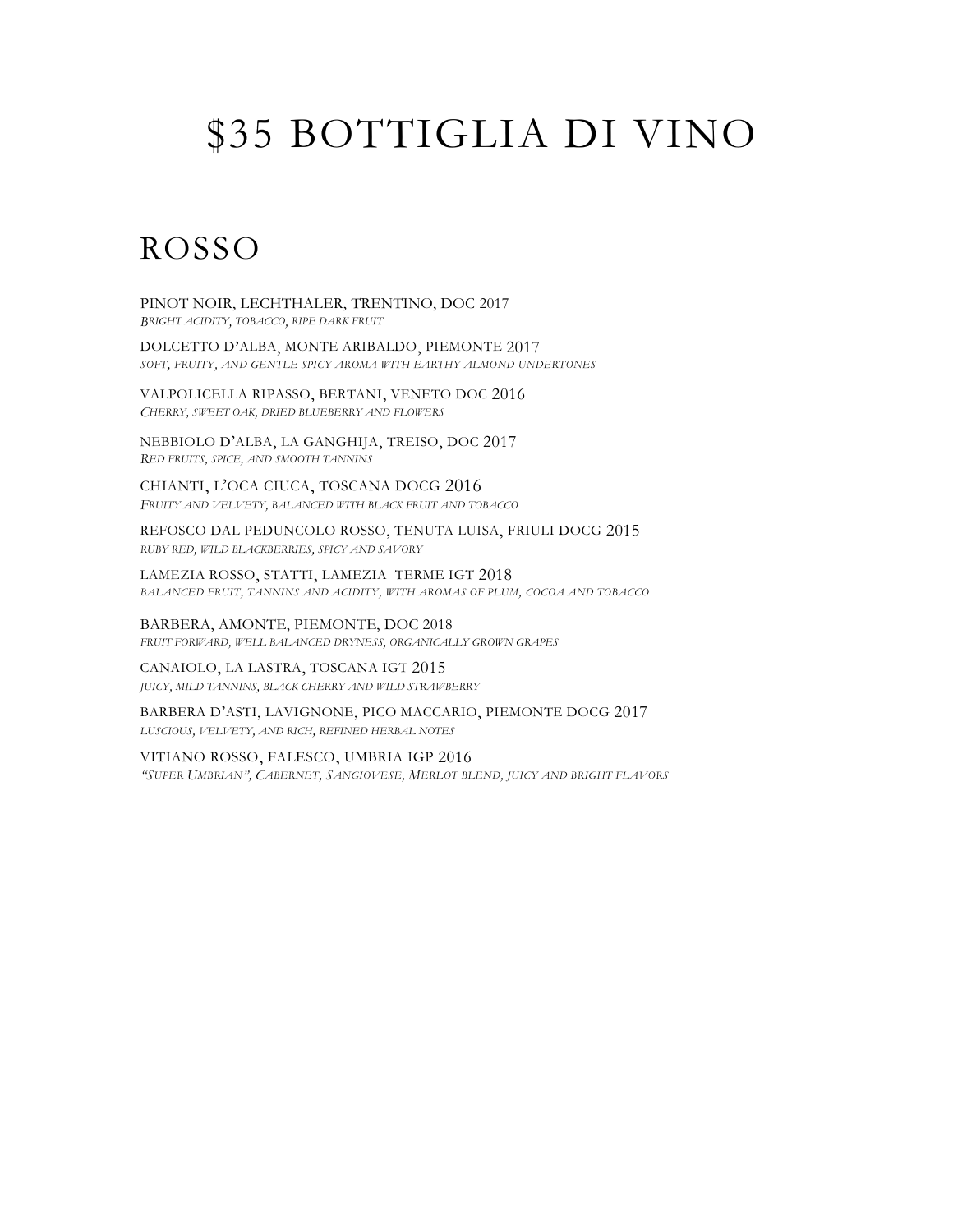# \$45 BOTTIGLIA DI VINO

### BIANCO

SOAVE, PIEROPAN, VENETO DOC 2017 *VIBRANT ACIDITY SOFTENED BY INTENSE GOOSEBERRY, PEACH AND APRICOT* SAUVIGNON BLANC, SUN GODDESS, FRIULI DOC 2019 *STRAW YELLOW BELL PEPPER, BANANA, AND MELON* CHARDONNAY, LA GANGHIJA, TREISO, DOC 2018 *ELEGANT WITH NOTES OF FLOWERS, TROPICAL FRUITS, AND HINT OF HAY WITH PLEASANT MINERAL FINISH* CATARRATTO, TASCA D'ALMERITA, SICILY DOC 2018 *GREEN MELON, YELLOW APPLE, AND BRIGHT TANGY FLAVORS*

### ROSSO

DOLCETTO D'ALBA, ROAGNA, PIEMONTE DOC 2017 *RED BERRIES, LEATHER, ROSE PETALS* ETNA ROSSO, TORNATORE, SICILY DOC 2016 *SICILY'S ANSWER TO BURGUNDY WITH BRIGHT CHERRY, RIPE FRUIT, AND VANILLA* "TURLO", SALVIANO, UMBRIA DOC 2014 *"SUPER UMBRIAN" CABERNET/MERLOT/SANGIOVESE BLEND* "NC", ARGIANO, TUSCANY IGT 2016 *CABERNET BLEND WITH DRY TANNINS, DARK PLUM, CLOVE, AND SPICE* ROSSO VERONESE, PALAZZO DELLA TORRE, VENETO IGT 2014 *FIG, DARK RAISIN, TOBACCO, AND SPICE*  SYRAH, PRINICIPE PALLAVICINI, LAZIO, IGT 2016 *DEEP RUBY COLOR, SPICY ON THE NOSE WITH NOTES OF TOBACCO AND CACAO* ROSSO DI MONTALCINO, TENUTE SILVIO NARDI, TOSCANA DOC 2015 *BLACK PEPPER, PLUM, LEATHER AND EARTH AROMAS AND FLAVORS MARK THIS VIBRANT RED* SCIRE, CERALTI, BOLGHERI DOC 2017 *CABERNET AND MERLOT BLEND, BERRY, SLIGHT FLORAL AND SPICY HINT* FRAPPATO, PLANETA, SICILIA DOC 2017 *SMOOTH AND WELL BALANCED WITH HINTS OF POMEGRANATE AND RED FRUIT. TRY IT WITH A CHILL!* "TRE", BRANCAIA, TUSCANY IGT 2015 *BLACK CHERRY, EARL GREY TEA, AND DARK FRUITS* AGLIANICO, TERREDORA DIPAOLO, CAMPANIA IGT 2017 *SOFT AND ELEGANT RUBY RED WINE, WITH BLACK CHERRY AND FOREST FRUIT FINISH* LAGREIN, RAUT, PETER ZEMMER, ALTO ADIGE-SUD TIROL DOC 2016 *FRESH ACIDIC STRUCTURE, PLUM AND WILD CHERRY FLAVORS, DEEP DENSE COLOR* COLPETRONE, MONTEFALCO ROSSO, BOLOGNA DOC 2014 *RIPE RED FRUITS, BALSAMIC, HINT OF SPICE* ROSSO DI MONTEPULCIANO, POLIZIANO, TOSCANA 2017 *100% SANGIOVESE. RED BERRIES, SMALL RED FRUITS, WELL BALANCED ACIDITY* PINOT NERO, MONT MES, CASTFELDER, ALTO ADIGE, IGT 2017 *BRIGHT ACIDITY, TOBACCO, RIPE DARK FRUIT*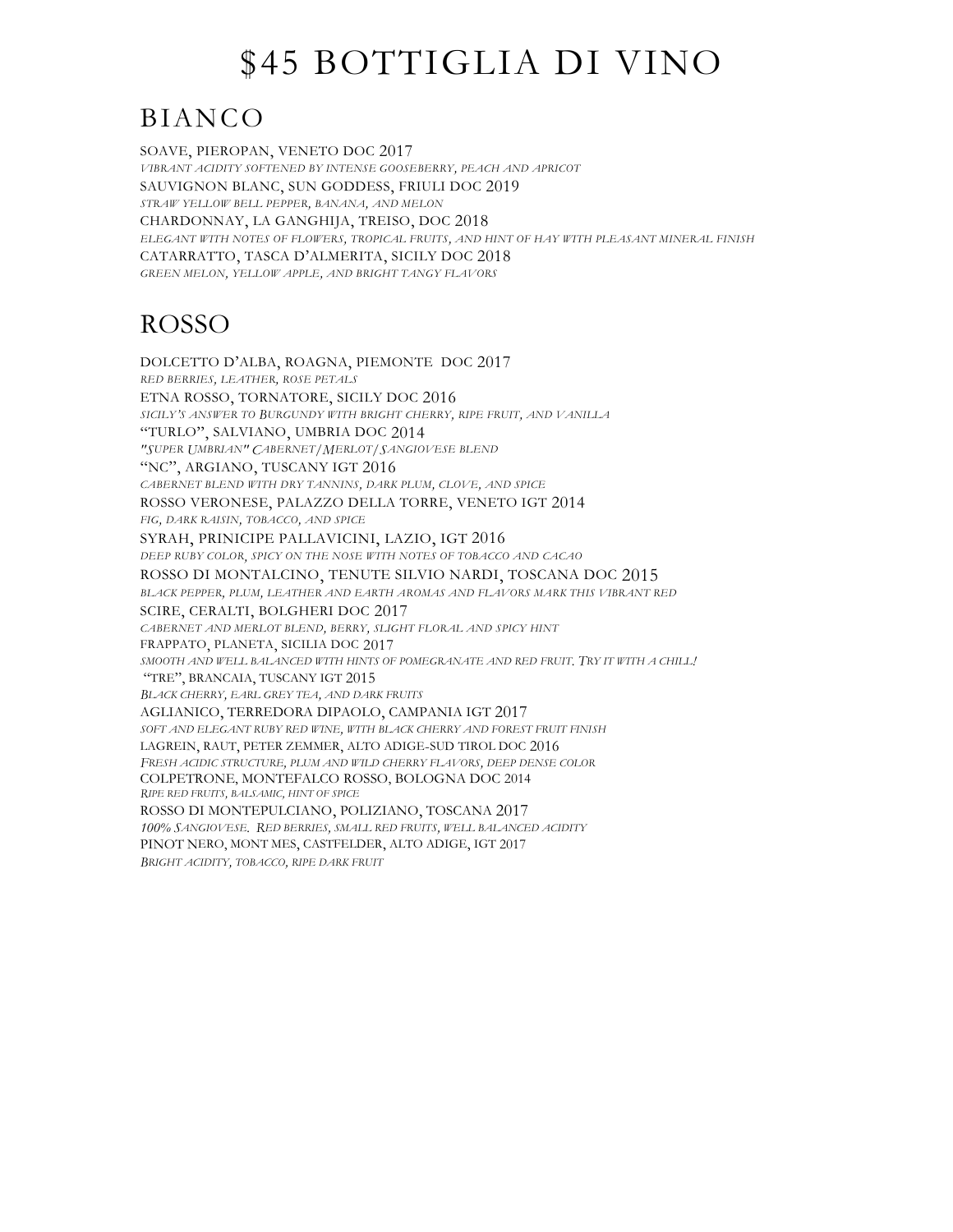# \$55 BOTTIGLIA DI VINO

## BIANCO

ARNEIS, VIETTI, PIEMONTE DOCG 2017 *CITRUS AND MELON AROMAS WITH HINTS OF ALMOND. MEDIUM BODIED AND ELEGANT*

CHARDONNAY, "I SISTRI", FELSINA, TUSCANY IGT 2017 *SWEET OAK, APPLE, TROPICAL FRUITS, AND CASHEWS*

ARNEIS, FONTANAFREDDA BRICCOTONDO, SERRALUNGA D'ALBA, DOC 2017 *BOUQUET OF EXOTIC FRUIT, RIPE PEARS, AND ACACIA HONEY*

SPARKLING BRUT ROSE, ROTARI, TRENTO, ALTO ADIGE DOC 2014 *BRIGHT YELLOW FRUIT, CITRUS NUANCES, DRY ALMOND FINISH*

## ROSSO

PINOT NERO, SAN PIETRO, ALTO ADIGE DOC 2018 *CO-OP GROWN GRAPES WITH BRIGHT CHERRY, TOBACCO, AND MILD ACIDITY*

CHIANTI CLASSICO, "BROLIO", BARONE RICASOLI, TUSCANY DOCG 2015 *WILD FRUITS, EARTH, SPICE, AND LEATHER*

"A QUO", MONTEPELOSO, TUSCANY IGT 2015 *DARK AND DENSE "SUPER TUSCAN" WITH BLACKBERRY, SWEET OAK AND CARAMELIZED SUGAR*

FRAPPATO NERELLO MASCALESE, TERRE DI GIUMARA, SICILIA IGT 2018 *AROMAS OF TOBACCO, MINERALS, RED CHERRY AND HERBS. BALANCED BY SOFT TANNINS* 

ROSSO DEI NOTRI, TUA RITA, TUSCANY IGT 2017 *BLACKERRIES, PLUMS, RIPE BLACK CHERRIES, NOTES OF COCOA, SWEET SPICE, LICORICE*

CASADEI, TUSCANY IGT 2014 *UNIQUE "CHATEAUNEUF DU PAPE" BLEND FROM TUSCANY-DARK BERRY, SMOKE, AND CEDAR* 

NEARCO, SANT'ANTIMO, COL D'ORCIA, TUSCANY DOC 2014 *MERLOT, CABERNET, AND SYRAH BLEND. DRY AND POWERFUL STRUCTURE, SPICY FRUIT FINISH*

ROSSO DI MONTALCINO, RENIERI, MOTALCINO DOC 2014 *SANGIOVESE GRAPE, RED BERRY FRUIT, SBTLE NUANCES OF EARTH AND TOASTY OAK*

SALINA ROSSO, COLOSI CANTINE, SICILY IGP 2017 *LUSCIOUS FRUITY NOTES OF MORELLO CHERRY AND BLACKBERRY, INTENSE AND RICH FLAVORS*

CERASUOLO DI VITTORIA CLASSICO, FEUDO DI SANTA TRESA, SICILY DOCG 2015 *NERO D'AVOLA AND FRAPPATO BLEND, RICH AND FRUITY NOTES*

CABERNET, LA MOZZA, TUSCANY, DOC 2016 *BLACK FRUITS, FRESH CUT HERBS, AND DARK CHOCOLATE*

CIACCI PICCOLOMINI D'ARAGONA, TOSCANA IGT 2017 *SANGIOVESE AND MERLOT BLEND, NOTES OF RED BERRY FRUITS ENRICHED BY SLIGHT FLORAL AND SPICY HINTS*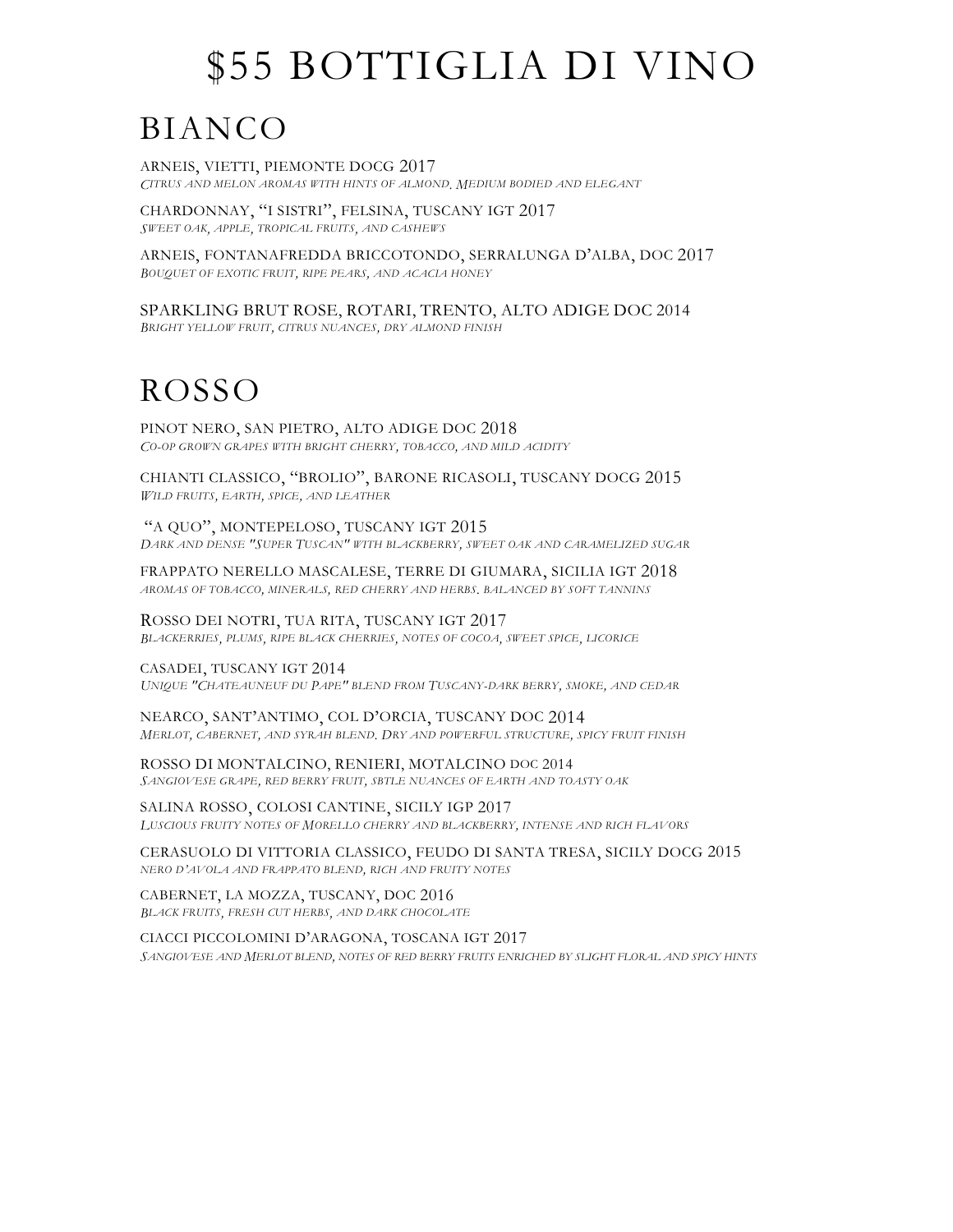# OLTRE BOTTIGLIA DI VINO

### BIANCO

| ETNA BIANCO, GIOVANNI ROSSO, SICILIY DOP 2017<br>GOOD AROMATIC INTENSITY, BROOM, YELLOW CITRUSES, MIXED IN HERBS             | -65 |
|------------------------------------------------------------------------------------------------------------------------------|-----|
| FRANCIACORTA, CA' DEL BOSCO, LOMBARDY DOCG NV<br>ITALY'S ANSWER TO CHAMPAGNE! CRISP APPLE, PEAR, ACACIA HONEY, AND GREEN TEA | -85 |
| CHARDONNAY, CAKEBREAD, NAPA 2017<br>CREAMY STONE FRUIT WITH BUTTERSCOTCH, VANILLA, CITRUS AND OAK                            | 105 |

## ROSSO

| DOGLIANI SUPERIORE, SIRI D'JERMU, PECCHININO, IGT 2017<br>LUSCIOUS FRUITY NOTES OF MORELLO CHERRY AND BLACKBERRY, INTENSE AND RICH FLAVORS | 66 |
|--------------------------------------------------------------------------------------------------------------------------------------------|----|
| GATTINARA, TRAVAGLINI, PIEMONTE DOCG 2015<br>100% NEBBIOLO, RED FRUIT, LICORICE, AND BLACKBERRY NOSE, HINT OF VANILLA AND SPICE            | 62 |
| CHIANTI CLASSICO RISERVA, CASTELLO DI GABBIANO, TUSCANY DOCG 2015<br>RIPE CHERRY, LICORICE, BLACK PEPPER, AND TOBACCO, VELVETY TANNINS     | 63 |
| "GRILLI", BIBI GRAETZ, TUSCANY IGT 2016<br>DARK AND RICH WITH BLACK FRUITS, REDUCED BERRY, AND VANILLA                                     | 59 |
| VINO NOBILE DI MONTEPULCIANO, CAPOVERSO, TUSCANY DOCG 2015<br>BAKED FRUIT, AGED VANILLA, AND SPICED LEATHER                                | 60 |
| BRUNELLO DI MONTALCINO, CAMIGLIANO, MONTALCINO DOCG 2015<br>LEATHER, RED BERRY, EARTHY FOREST FLOOR                                        | 76 |
| BRUNELLO DI MONTALCINO, COL D'ORCIA, TUSCANY DOCG 2014<br>FOREST FLOOR, RIPE BERRY, NEW LEATHER, AND WELL BALANCED PLUM                    | 75 |
| AMARONE DELLA VALPOLICELLA, SARTORI, VERONA DOCG 2014<br>RICH WITH VANILLA, COCOA, BLACKBERRY, AND TOBACCO                                 | 85 |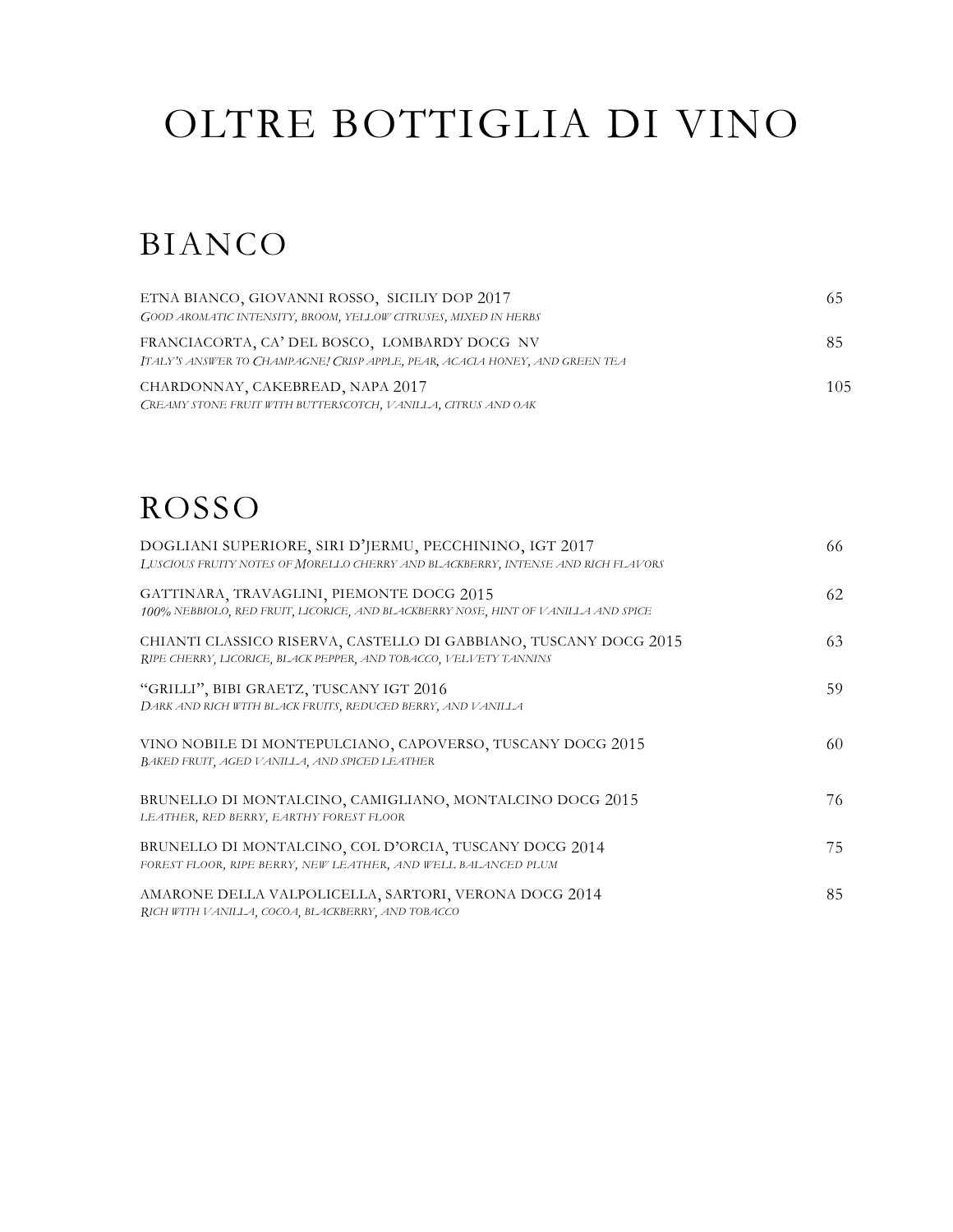### RESERVE CALIFORNIA

#### CABERNET

*BLACKBERRY, MILK CHOCOLATE, PLUM, AND BLACK RASPBERRY*

| CAKEBREAD, NAPA 2014                                                              | 150 |
|-----------------------------------------------------------------------------------|-----|
| DENSE, CONCENTRATED AROMAS OF RIPE BOYSENBERRY, BLACKBERRY, DARK PLUM AND CASSIS  |     |
| SILVER OAK, SONOMA-ALEXANDER VALLEY 2012                                          | 165 |
| FROM THE ICONIC CALIFORNIA WINERY, FRESH BERRY FRUIT, VANILLA, AND DARK CHOCOLATE |     |
|                                                                                   |     |
|                                                                                   |     |
|                                                                                   |     |
| PINOT NOIR                                                                        |     |
| CAKEBREAD, TWO CREEKS VINEYARD, ANDERSON VALLEY 2016                              | 110 |
| RICH WITH CHERRY, TOASTED OAK, VANILLA, AND MACADAMIA NUT                         |     |
|                                                                                   |     |
|                                                                                   |     |
|                                                                                   |     |
| <b>OTHER</b>                                                                      |     |
| MALBEC, "LION TAMER", THE HESS COLLECTION, NAPA-MT. VEEDER 2014                   | 97  |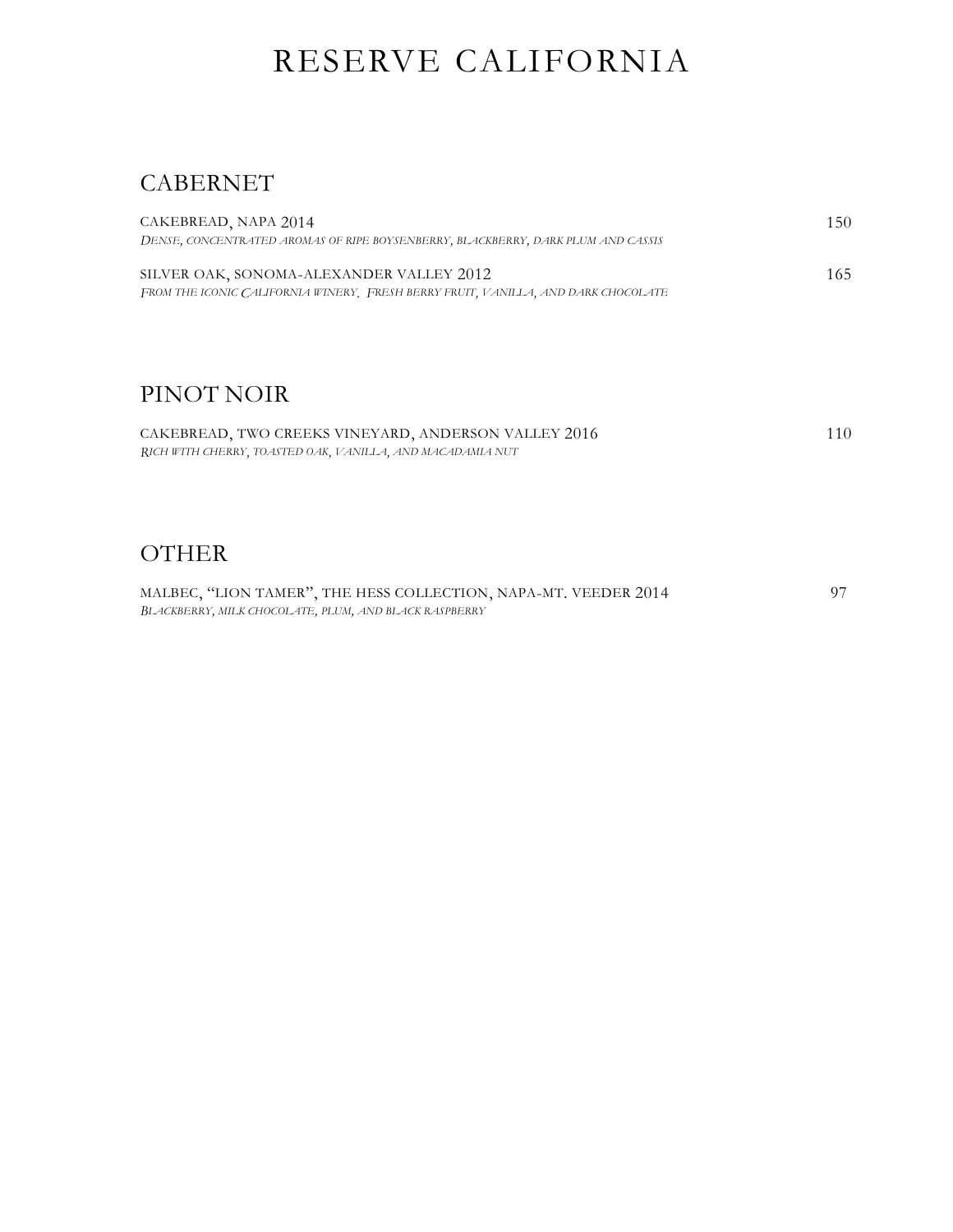### RESERVE ITALIAN

#### TUSCANY

| "PROMIS", CA'MARCANDA, GAJA, TUSCANY IGT 2012<br>FROM GAJA'S TUSCAN ESTATE: BURSTING WITH BLACKBERRY, SPICE, AND CHERRY SOAKED OAK     |     |
|----------------------------------------------------------------------------------------------------------------------------------------|-----|
| "PICCONERO", TOLAINI, TUSCANY IGT 2008<br>CONCENTRATED AND MUSCULAR WITH TIERS OF CHERRY, PLUM, TOBACCO, AND CURRENT                   | 130 |
| BRUNELLO DI MONTALCINO, IL MARRONETO, DOCG 2010<br>WE: 97 PTS. JUICY WILD CHERRY, CRUSHED BERRY AND CINNAMON WITH FINE-GRAINED TANNINS | 180 |
| "TIGNANELLO", ANTINORI, TUSCANY IGT 2004<br>PRIVATE COLLECTION: THE FATHER OF ALL SUPER TUSCANS                                        | 275 |

#### PIEMONTE

| BARBARESCO, TRE STELLE, CASCINA DELLE ROSE, PIEMONTE DOCG 2014<br>SWEET RED CHERRY, LEATHER FLESH, TOBACCO AND INCENSE             | 94  |
|------------------------------------------------------------------------------------------------------------------------------------|-----|
| "SITO MORESCO", GAJA, PIEMONTE DOC 2011<br>NEBBIOLO, CABERNET, MERLOT BLEND FROM THE WINE MAKING MASTERS OF ITALY                  | 110 |
| BAROLO, "MASSARA", CASTELLO DI VERDUNO, PIEMONTE DOCG 2012<br>SINGLE VINEYARD WITH BLACK CHERRY, STRAWBERRY, SMOKE, TAR, AND HERBS | 125 |
| BAROLO, ASCHERI, PIEMONTE DOCG 2013<br>BURSTING WITH PLUM, CHERRY, LEATHER, AND TOBACCO                                            | 150 |

#### VENETO

| AMARONE CLASSICO, ZENATO, VENETO DOC 1991                                         | 199 |
|-----------------------------------------------------------------------------------|-----|
| PRIVATE COLLECTION: RICH WITH REDUCED BERRY, VANILLA, LICORICE, AND SWEET TOBACCO |     |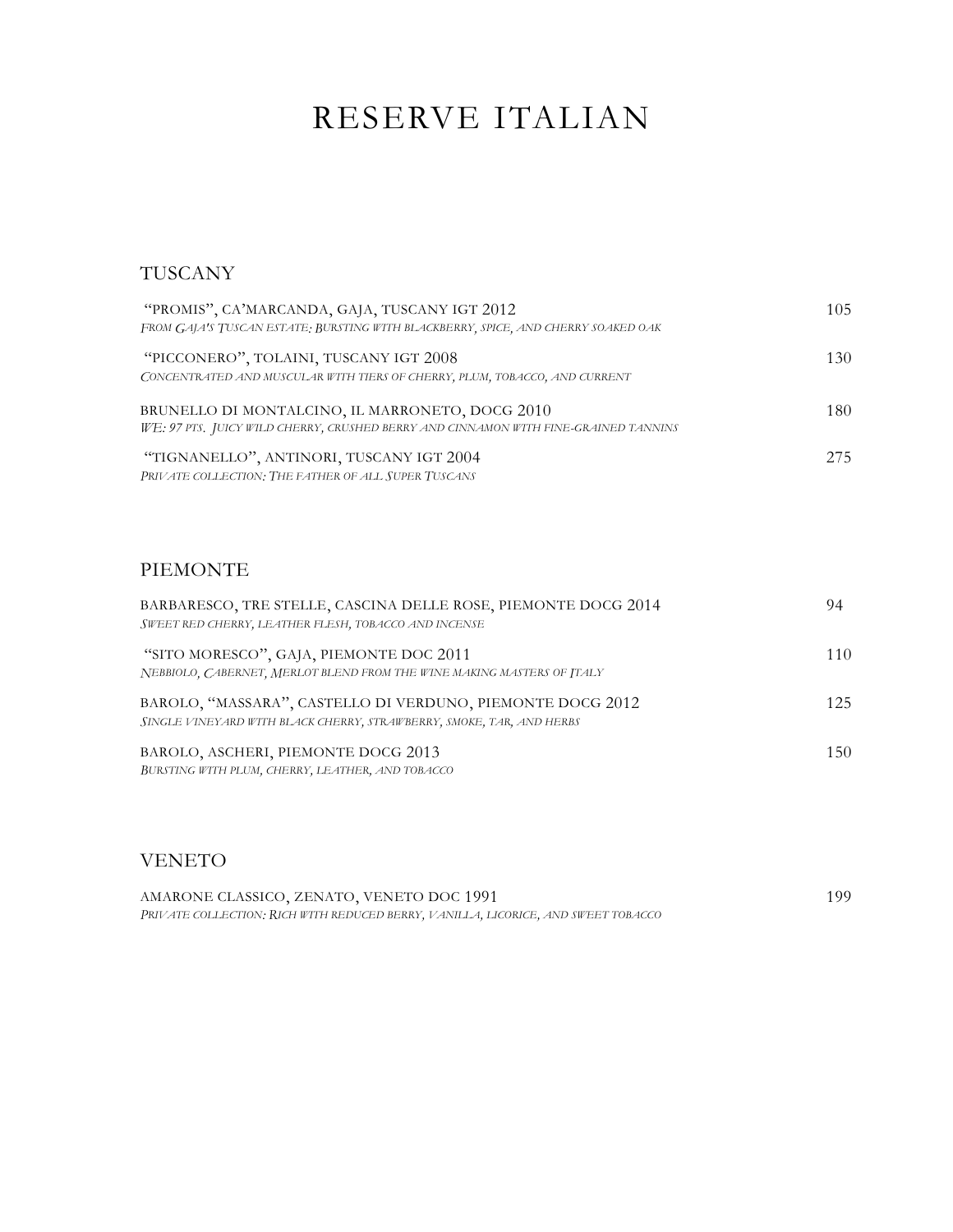## CORDIALS/LIQUORS

ALL POURS AT 2OZ.

#### **AMARO**

| <b>AVERNA</b>        | 8        |
|----------------------|----------|
| <b>NONINO</b>        | 10       |
| MONTENEGRO           | 8        |
| FERNET BRANCA        | 8        |
| <b>LUCANO</b>        | $\Omega$ |
| <b>CYNAR</b>         | 10       |
| BORGHETTI, ESPRESSO  | $\Omega$ |
| VARNELLI, CAFFE MOKA | $\Omega$ |
|                      |          |

### **FORTIFIED** (SERVED CHILLED)

| PORT, RUBY                       | 7.5 |
|----------------------------------|-----|
| PORT, LATE BOTTLE VINTAGE 2012   | 8.5 |
| PORT, 10YR TAWNY                 | 12  |
| SHERRY, "CREAM"<br>MADIERA, 5 YR | 8   |
| <b>BAROLO CHINATO</b>            | 12  |

#### DESSERT WINES

| ALEATICO, FATTORIA ALDOBRANDESCA, DOC 2011                                                          | 10. |
|-----------------------------------------------------------------------------------------------------|-----|
| Late harvested with red berry jam, rose, and sweet acidity                                          |     |
| ELIO PERRONE, MOSCATO/BRCHETTO, PIEMONTE NV<br>Wild raspberries, vanilla, and jolly rancher's candy |     |

### AFTER DINNER LIQUORS

| LIMONCELLO | 8.5 |
|------------|-----|
| SAMBUCA    | x   |
| AMARETTO   |     |